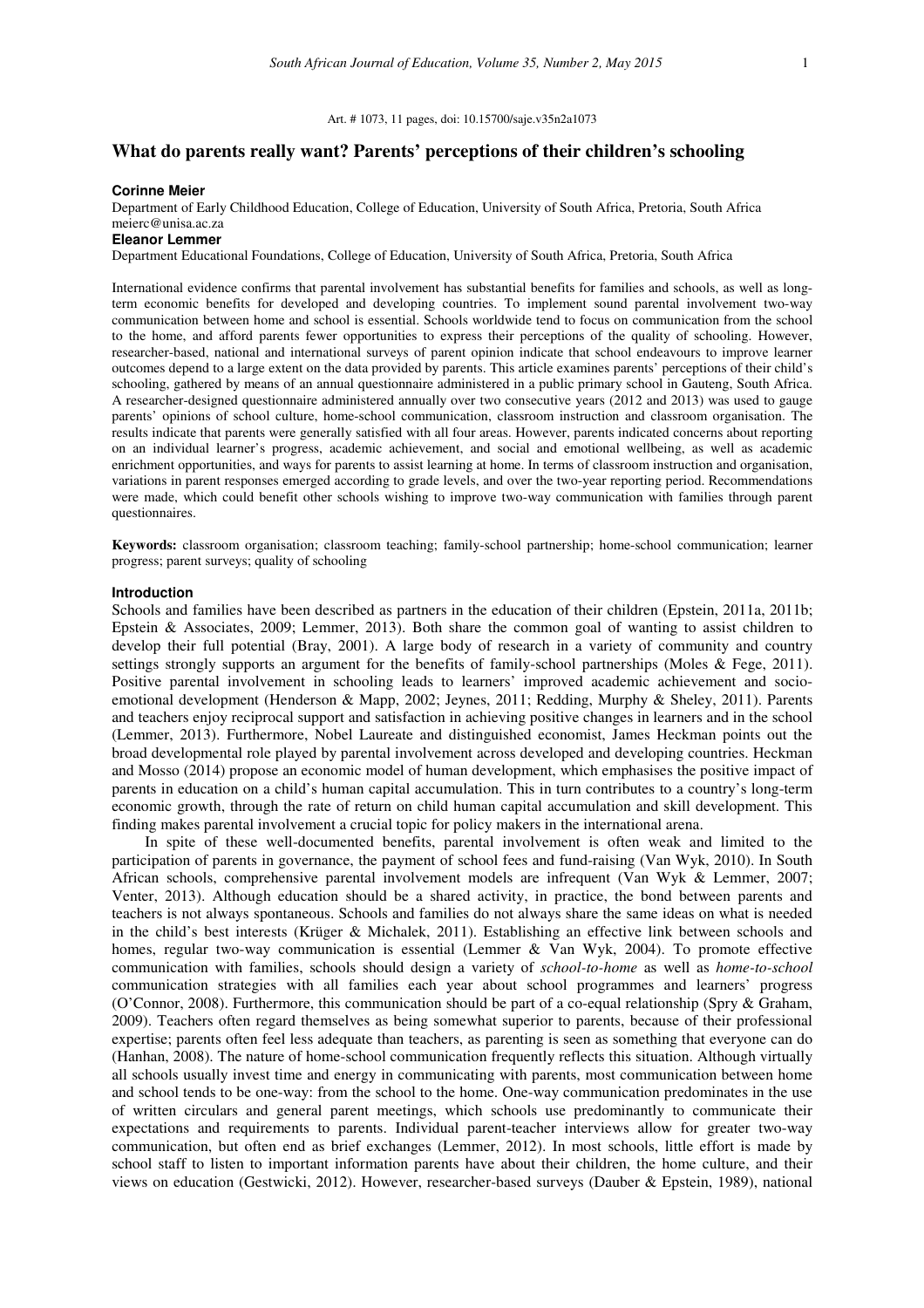surveys in the United States (Child Trends Data Bank, 2013) and the United Kingdom (Department for Children, Schools and Families, 2008) and international surveys of parent opinion facilitated by the Organisation of Economic Co-operation and Development (OECD) indicate that school endeavours to improve learner outcomes depend to a large extent on data provided by parents (Kelley-Laine, 1998). If schools want parents to be authentic partners in education, they must consistently and respectfully invite parents to voice their opinions in a co-equal relationship with teachers (Griffith, 2001; López, Sánchez & Hamilton, 2000). A useful strategy to gauge parental feedback about the school and to elicit their views and recommendations is to conduct a regular parent survey. The findings can be used to assist parentteacher action teams and School Governing Bodies (SGBs) to set goals for continuous school improvement over the medium and long term (Epstein & Associates, 2009).

This article presents the findings of an inquiry undertaken in a public primary school in Gauteng, South Africa, to gather parent perceptions of schooling using a questionnaire administered over two consecutive years. The aim was to engage parents as full partners, by affording them the opportunity to appraise the school culture, homeschool communication practices, and classroom instruction and organisation, with a view towards the continuous improvement of the school.

### Theoretical Perspectives

To inform the inquiry, attention is given to key theories dealing with the role of two-way homeschool communication in parental involvement: Epstein's (1987, 1995) and Epstein and Associates' (2009) theory and typology of parental involvement; Green, Walker, Hoover-Dempsey and Sandler's (2007) as well as Hoover-Dempsey and Sandler's (1995, 1997) five-level model of parent involvement; and Redding's (2000, 2006, 2011) model of schools as communities.

Epstein's contribution to parental involvement theory is the building block on which most parental involvement research rests (Redding, 2000). Epstein's (1987, 1995, 2011a, 2011b), and Epstein and Associates' (2009) theory of overlapping spheres of influence posits that the work of families and schools overlaps, and they share goals and missions. Children learn in three major contexts – the family, school and the community – and these contexts can be drawn together or pushed apart. Based on the theory of overlapping spheres, Epstein (1987) developed a typology of six major types of parental involvement: parenting; communicating; volunteering; learning at home; decision making; and community involvement. In this paper, attention is focused on Epstein's (2011a, 2011b) second type of parental involvement, namely

communicating. The school is tasked with the responsibility of developing effective forms of school-to-home communication and home-toschool communication regarding school programmes and students' progress. Communication should take place in multiple ways in order to connect schools, homes and communities. Epstein emphasises the importance of giving parents ample opportunity to voice their expectations and concerns about their children and the school. According to Epstein (1995), effective communication is never uni-directional, but always allows for and encourages communication from the parent to the teacher, from the family to the school. So important is communication in the Epstein typology, that Keyes (2002) argues that home-school communication should be elevated to an overarching type of involvement, which penetrates the other five types of parental involvement, and on which their effective realisation is dependent.

Building on Epstein's contribution to the field, Green et al. (2007) and Hoover-Dempsey and Sandler (1995, 1997) developed a five-level process model of parental involvement. In place of Epstein's six types of parental involvement, Hoover-Dempsey and Sandler identify four forms of parental involvement: the communication of parental values, goals, aspirations and expectations to their children; parent activities at home; parent activities at school; and home-school communication. Of pertinence to this paper, is the authors' emphasis on the latter. The benefit of home-school communication is generally the most powerful when it is consistently characterised by mutual respect between parent and teacher, listening to one another, and school responsiveness to parents' concerns. Hoover-Dempsey and Walker (2002) maintain that when schools welcome parents' views and input, parents feel more satisfied with the quality of their children's education. Parental satisfaction with the child's progress and the activities of the school, in turn, creates spinoffs for teachers. Teachers enjoy a more positive supportive relationship with parents, and they can more easily recruit parental support for the curriculum, homework supervision, learning at home, and extra-mural activities. Conversely, where positive parent-teacher communication is lacking, interactions between teachers and parents may emerge primarily from situations motivated by problems around the child and the curriculum. This engenders dissatisfaction from one or both parties – teachers and parents. Interactions under these circumstances increase the separation between families and schools, leaving parents and teachers to struggle independently in their own spheres to help children learn.

Finally, effective home-school communication plays a definitive role in Redding's (2000, 2006, 2011) model of the school as a community,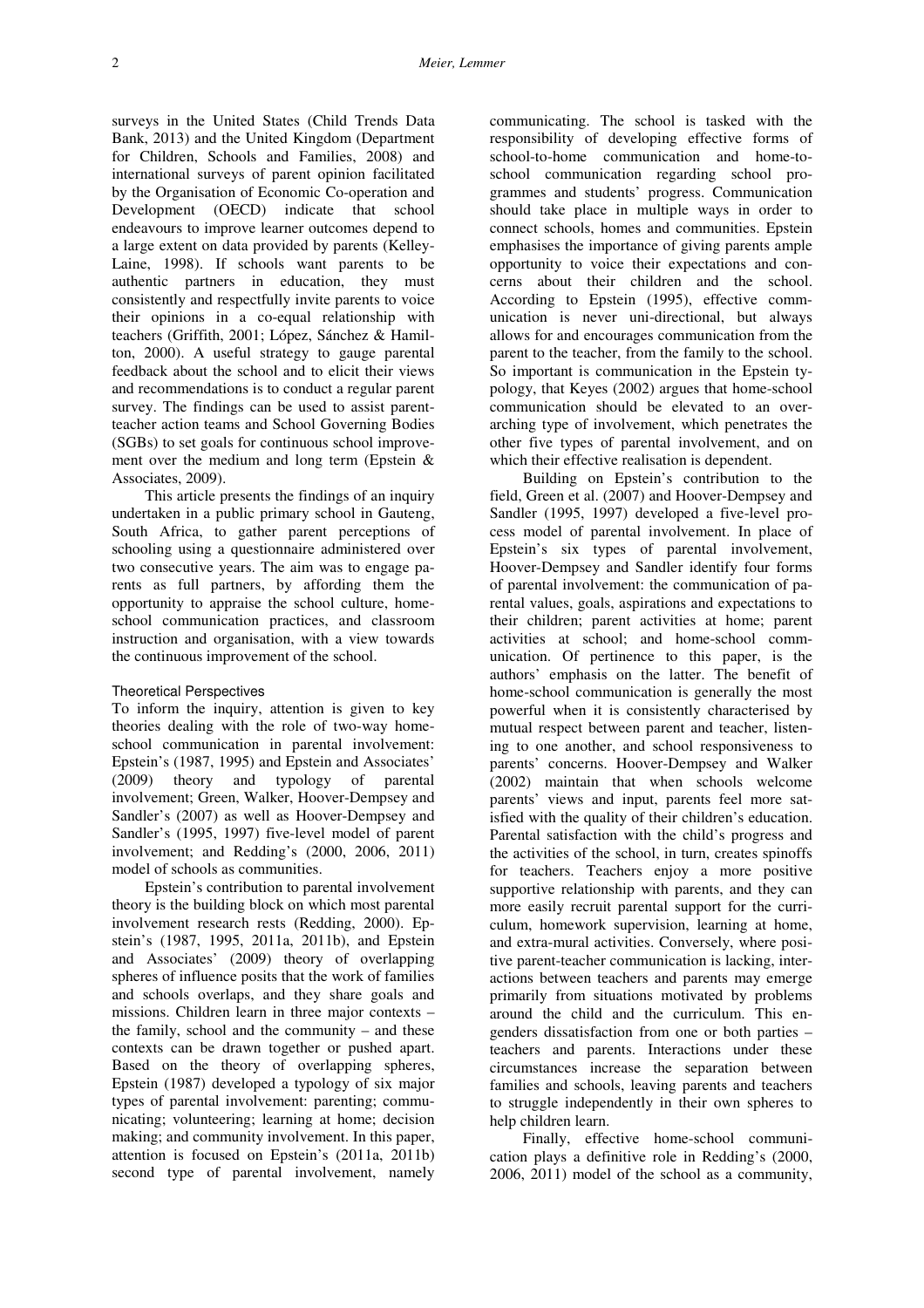which comprises diverse stakeholders, namely parents, teachers, students, administrative and support staff and volunteers. All are knit together by a common goal – the welfare of the child. However, the school as a community is not automatically established; for a school to function as a community, intentional effort is required, whereby every member is accepted and respected. A school community is premised on the following assumptions: all parents desire their child's success; all teachers are motivated by their professional commitment to the child's success; the child's success is dependent on the cooperation of all members of the school community; and school leaders are responsible for driving endeavours to improve the school. Redding (2011) emphasises the importance of communication and continuous improvement in a school community. If the school is to adhere to continuous improvement in all areas, it requires systematic, regular data gathering to discern areas of excellence which can be strengthened as well as areas of weakness. Continuous improvement of the school is impossible without relevant, accessible and actionable data (Weiss & Lopez, 2011). Such data is found in the answers from parents to the following question: What do parents think about the activities provided for them by the school, the instructional activities provided for students and the organisation of the school? To obtain this data schools should conduct parent surveys and focus groups.

This discussion has grounded this study in key parental involvement theory which stresses communication *from* the parents to the school and the more conventional communication of school *to* the parents, within the broad area of home-school communication. Based on this framework, we argue that an annual parent questionnaire is a useful instrument to realise this aim.

### **Method**

A cross-sectional survey design was used to administer a researcher-designed questionnaire in 2012 and in 2013, respectively, to parents of a suburban public primary school in Gauteng Province, South Africa which caters for children in Grades 1 to 7. The school is well-established and has received a provincial award for excellence several times. Parents are from a middle-income group and entertain high expectations for their children's education. The SGB, teachers and parents are committed to continuous improvement in all areas of school life and the survey formed part of the school's ongoing endeavour to improve parental involvement and the instructional programme in the school with the long-term goal of increasing learner outcomes. The elected SGB as representative of the parent community and the school management team requested an independent researcher to design and implement the parent

questionnaires to gauge parent perceptions of the quality of schooling. The questionnaire content was approved by the school principal and SGB. Parents were informed and invited to participate in the survey. Participation was voluntary, and completion of the questionnaire indicated parental endorsement of the aims of the endeavour.

A non-probabilistic convenience sampling procedure was used (McMillan & Schumacher, 2010), and all families were invited to participate in the survey. One questionnaire was distributed to each family (in many cases, a family had more than one learner enrolled in the school). A separate questionnaire per child per grade was not considered feasible, due to the time that parents would require to complete multiple questionnaires and the possible negative effect on return rates. In 2012, 950 questionnaires were distributed, and in 2013, 1,072 questionnaires were distributed, in both cases, at the beginning of the third quarter. The response rates for the two years were 39% and 43% respectively. A covering letter stipulated the purpose of the study, the protection afforded the respondents by keeping their identities confidential, instructions for completion, and thanks. The responding parent, however, was asked to indicate the grade(s) of the child(ren) without disclosure of identity.

The questionnaire comprised 49 closed items in 2012, and 63 closed items in 2013, intended to obtain descriptive data arranged according to four sections: Section One (school culture); Section Two (home-school communication); Section Three (classroom instruction); and Section Four (classroom organisation). A separate section allowed for open-ended comments. Perceptions were measured using a five-point Likert scale, where:  $1 =$  strongly agree;  $2 = \text{agree}$ ;  $3 = \text{disagree}$ ;  $4 = \text{strongly dis-}$ agree;  $5 = \text{not applicable}$ . Each section concluded with an open-ended item. Parents with children in Grades 1 to 3 only completed Sections One and Two; Sections Three and Four pertained to classroom instruction and classroom organisation in Grades 4 to 7. However, parents with children in Grades 4 to 7 were able to indicate responses to the items according to the respective Grade, thus providing nuanced results. Data was analysed with the assistance of statistical experts. Composite frequency tables (Tables 1–4) on the questionnaire items that described each of the four sections listed provided detailed information on the response pattern of individual items, and gave an overall view of parent perceptions on the designated topics for 2012 and 2013. Scores for 'strongly agree' and 'agree' and 'strongly disagree' and 'disagree' have been combined and rounded off. The open-ended comments were manually coded, and organised according to Sections One to Four, and selected comments have been incorporated into the discussion to enrich the findings. A full exposition of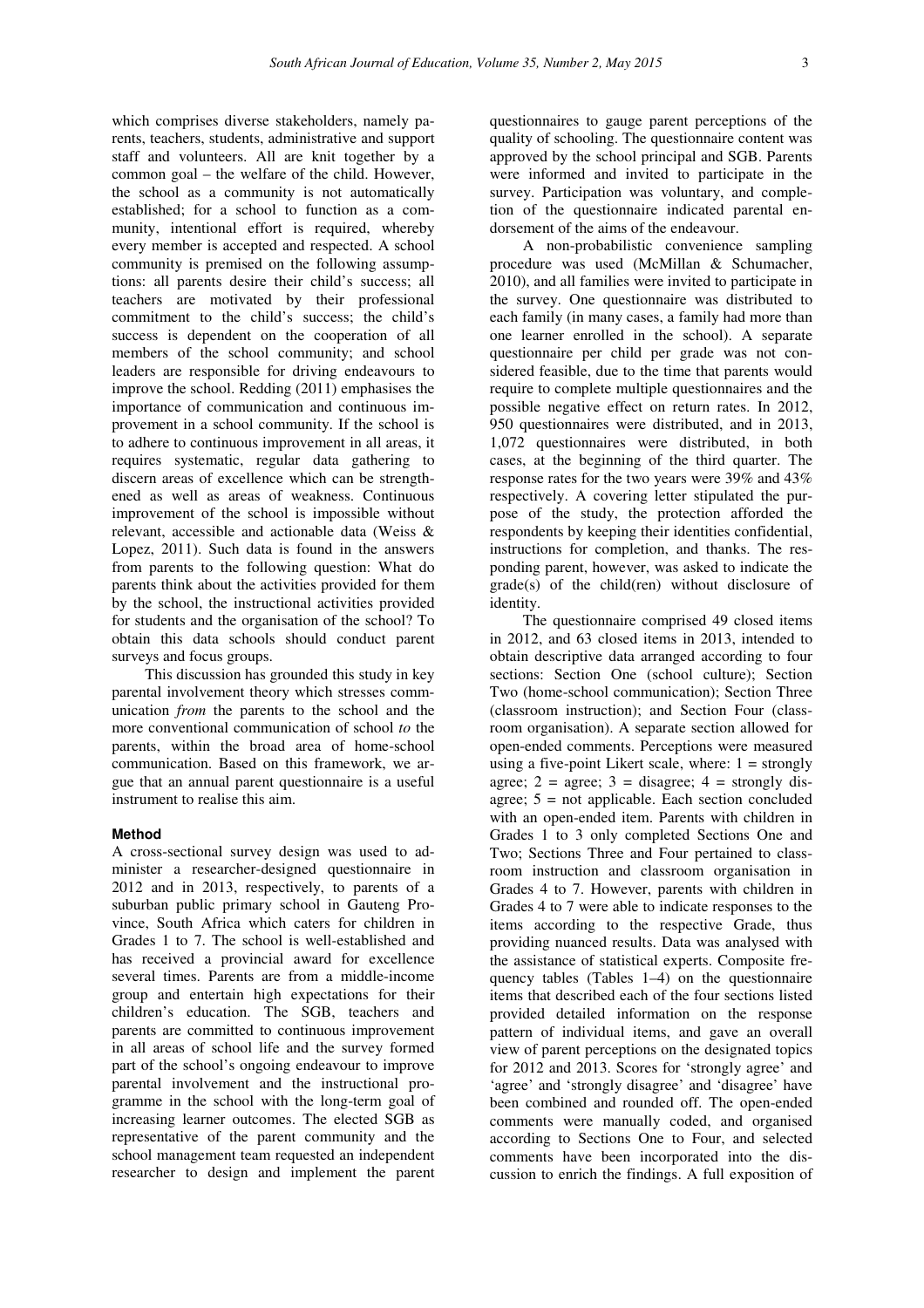open-ended comments was not deemed possible in this paper, due to journal constraints on length. The results of both applications of the questionnaire (2012 and 2013) were disseminated to all parents in general school meetings by the school management team and SGB. The results of the surveys were also reviewed by the school management team, the SGB and teaching staff with a view to school improvement strategies. As a consequence of the 2012 feedback session, 14 new items were added to the questionnaire distributed in 2013. Improvement strategies were implemented in 2013, as a result of the 2012 findings, and in 2014 as a result of the 2013 data. Finally, the limitations of the study are acknowledged. The results present the perceptions of parents in a single school embedded in a particular context, and are not more widely applicable. In particular, certain items in the sections dealing with the quality of classroom instruction and organisation depend on feedback from the child to the parent, and not on direct observation.

### **Results**

### School Culture

Section one (four items) dealt with parents' perceptions of school culture for the period 2012 and 2013. In designing the questionnaire, the researchers recognised the wide repertoire of components making up school culture, such as the beliefs, perceptions, relationships, attitudes and written and unwritten rules that influence all facets of school functioning, as well as concrete applications, such as student safety, the orderliness of classrooms, and public spaces or the school's approach to diversity (The Glossary of Education Reform, 2013). However, due to the considerations about questionnaire length and the time required for completion, the concept of school culture was unpacked in only four items, dealing with an invitational approach to parents, orderliness of facilities and learner access to teacher's assistance. Table 1 indicates that parent respondents generally agreed that the school culture was positive. Parents' overall satisfaction with school culture was also confirmed by many positive open-ended comments. The overwhelming majority of parents (95.7% in 2012 and 97.2 % in 2013) agreed that they were welcome at the school (Item 1). Most parents (73.4% in 2012 and 79.3% in 2013) knew who to contact if a problem arose (Item 2). Similarly, the majority (77.5% in 2012 and 82.5% in 2013) agreed that there is a teacher available for the child to consult regarding non-academic problems. The majority (78% in 2012 and 79.4% in 2013) also agreed that the school grounds are clean and tidy (Item 4). Notwithstanding these positive results, the questionnaire was aimed at identifying areas for further continuous improvement, and it should therefore be noted that 10%+ of parents disagreed about Item 3, while approximately 20% of parents

disagreed about Items 2 and 4. This implies some uncertainty about whom the parents or the child ought to approach in the event of a problem, particularly non-academic problems; and that the appearance of the school grounds was not always satisfactory. Open-ended comments added insight to the questionnaire results of Items 2 and 4. Regarding the school-grounds, parents were satisfied with renovations (e.g. paving around the classrooms) but were dissatisfied with littering. A disturbing issue that emerged from the open-ended comments was bullying ("my child is often teased"). Connected to this was Item 4: the availability of a teacher in the event of social or emotional problems ("teachers do not give attention to the little ones who are bullied"). The results suggest that clearer reporting channels should be established in terms of social and emotional problems at school: the names of appropriate persons, contact details and consulting times should be communicated to all families every quarter, in order to inform new cohorts of parents. School management and support staff should ensure that the grounds remain tidy, especially after intense use and high traffic. Further, the questionnaire uncovered the occurrence of bullying, an issue which should be incorporated into future questionnaires to track such misconduct.

## Home-School Communication

Section two (10 items) dealt with parents' perceptions of opportunities for home-school communication for the period 2012 and 2013. According to items 1 to 10 in Table 2, parent respondents generally agreed that the school succeeded in maintaining home-school communication through conventional means, such as parent meetings and school reports. However, the school was less successful in informing parents about the progress, achievement and well-being of individual children, and about academic enrichment opportunities and parental assistance for learning at home. This was also borne out by the open-ended data.

Items 1 and 8 dealt with parent perceptions of parent-teacher meetings. The overwhelming majority of parents (Item 1) (90.5% in 2012 and 89% in 2013) agreed that parent-teacher meetings took place at convenient times, and over two-thirds of parents (Item 8) (69% in 2012 and 73% in 2013) agreed that invitations to the meetings were adequate. Parent opinion was equally divided on the issue of print versus electronic newsletters. More than half the parents (59.2% in 2012 and 58.9% in 2013) preferred to receive printed parent newsletters (Item 2); virtually the same percentage of parents (58.2% in 2012 and 57% in 2013) preferred electronic parent newsletters (Item 3). This suggests that, for the present, the school should retain a blended approach in the form of the option of either print or electronic newsletters.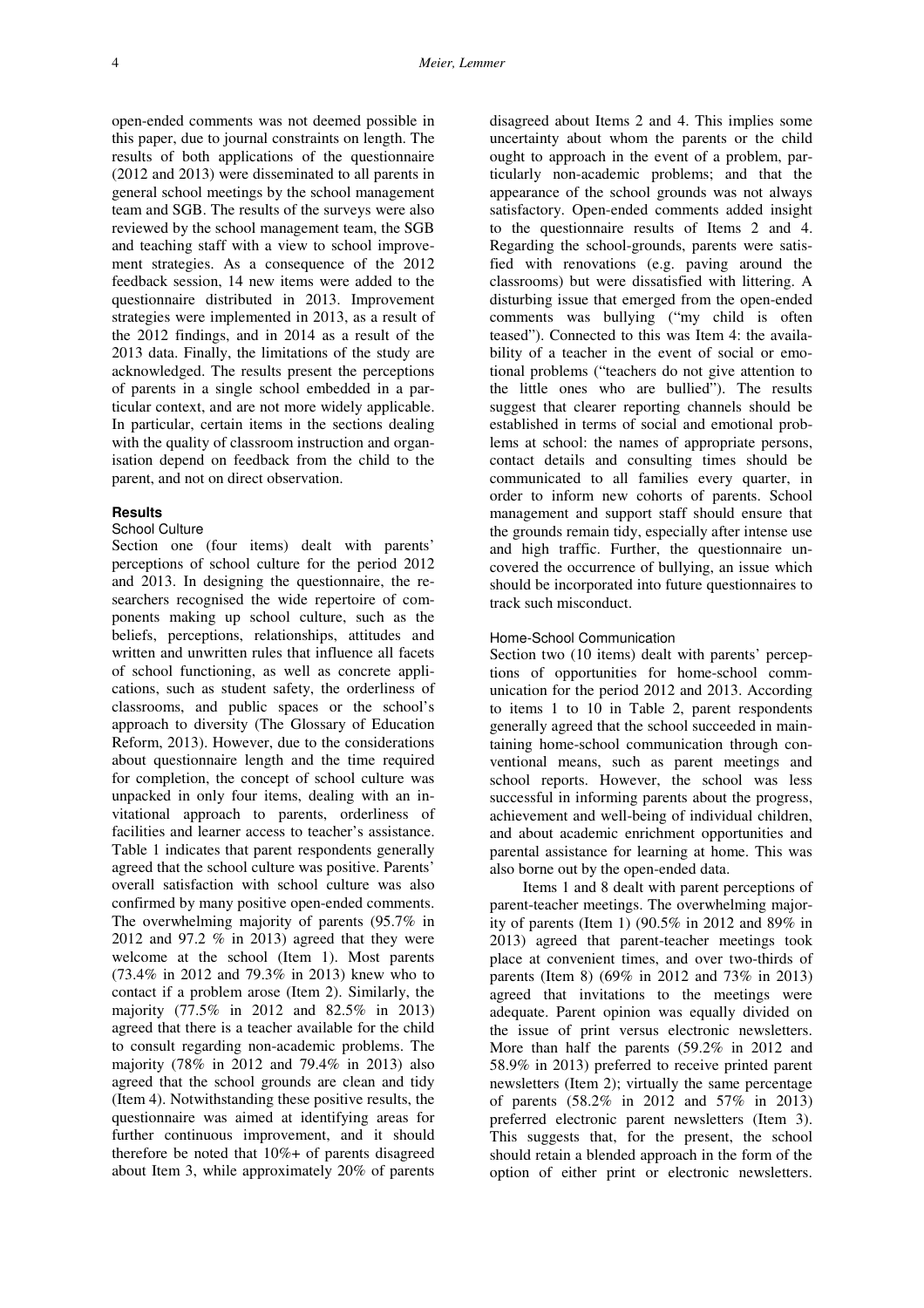Open-ended comments referred to the need for a more user-friendly school webpage and requests that the electronic communicator (a computer programme which communicates detailed schoolrelated matters) should not be limited to mainly administrative matters, but should be updated daily on cultural and academic events.

## **Table 1** School culture

| Item                                                                                                                      |      | Strongly agree and agree |      | Strongly disagree and<br>disagree | Not applicable |      |  |  |  |
|---------------------------------------------------------------------------------------------------------------------------|------|--------------------------|------|-----------------------------------|----------------|------|--|--|--|
|                                                                                                                           | 2012 | 2013                     | 2012 | 2013                              | 2012           | 2013 |  |  |  |
| 1. I feel welcome at the<br>school.                                                                                       | 95.7 | 97.2                     | 3.1  | 2.6                               | 1.2            | 0.2  |  |  |  |
| 2. I know which person<br>to contact at school if<br>I experience a<br>problem.                                           | 73.4 | 79.3                     | 25.8 | 20.5                              | 0.8            | 0.2  |  |  |  |
| There is a teacher to<br>3.<br>whom my child can<br>go if he/she<br>experiences a problem<br>of a non-academic<br>nature. | 77.5 | 82.5                     | 16.8 | 12.9                              | 5.7            | 4.6  |  |  |  |
| The school grounds<br>4.<br>always look tidy and<br>clean.                                                                | 78   | 79.4                     | 22   | 19.7                              | 0.0            | 0.9  |  |  |  |

### **Table 2** Home-school communication

| Item |                                                                                           | Strongly agree and |      |      | Strongly disagree and | Not applicable |      |  |  |  |
|------|-------------------------------------------------------------------------------------------|--------------------|------|------|-----------------------|----------------|------|--|--|--|
|      |                                                                                           | agree              |      |      | disagree              |                |      |  |  |  |
|      |                                                                                           | 2012               | 2013 | 2012 | 2013                  | 2012           | 2013 |  |  |  |
|      | 1. The school schedules parent-teacher<br>meetings at convenient times.                   | 90.5               | 89   | 8.3  | 10.4                  | 1.2            | 0.6  |  |  |  |
|      | 2. I prefer print copies of the parent<br>newsletter as a means of<br>communication.      | 59.2               | 58.9 | 37.9 | 38.9                  | 2.9            | 2.2  |  |  |  |
|      | 3. I prefer electronic copies of the<br>parent newsletter as a means of<br>communication. | 58.2               | 57   | 40.9 | 39.8                  | 0.9            | 3.2  |  |  |  |
| 4.   | The school informs me regularly of<br>my child's academic progress.                       | 82.3               | 83.7 | 16.2 | 15.9                  | 1.5            | 0.4  |  |  |  |
| 5.   | The school contacts me if my child<br>does not progress academically.                     | 44.1               | 44.2 | 20.1 | 26.0                  | 35.8           | 29.8 |  |  |  |
| 6.   | The school contacts me if my child<br>achieves academic success.                          | 31                 | 31.5 | 52.6 | 52.8                  | 164            | 15.7 |  |  |  |
| 7.   | The school contacts me if my child<br>experiences emotional or social<br>problems.        | 35.6               | 38.6 | 32.1 | 34.4                  | 32.3           | 27.0 |  |  |  |
|      | 8. I am invited to parent-teacher<br>meetings to discuss my child's<br>progress.          | 69                 | 73   | 21.8 | 18.8                  | 9.2            | 8.2  |  |  |  |
| 9.   | The school informs me of extra<br>classes to strengthen class teaching.                   | 41.5               | 40.1 | 45.5 | 47                    | 13             | 12.9 |  |  |  |
|      | 10. The school provides information on<br>how I can assist my child<br>academically.      | 40                 | 41.3 | 48.9 | 50                    | 11.1           | 8.7  |  |  |  |

Importantly, parents are satisfied with the regularity with which their child's academic progress is reported (Item 4) (82.3% in 2012 and 83.7% in 2013). Additional information provided by the principal in an informal interview indicated that parents receive a detailed progress report every quarter. Items 5, 6 and 7 dealt with personal contact with parents about the academic achievement and the social and emotional wellbeing of individual learners. The results for these three items indicated

areas for improvement in home-school communication. Less than half of the parents (44.1% in 2012 and 44.2% in 2013) agreed that the school contacted them personally if their child was not progressing satisfactorily (Item 5). Roughly a quarter of parents disagreed on this issue and a large proportion of not applicable responses (35.8%) for 2012 and 29.8% for 2013) were reported. This indicates some uncertainty among parents about communication from the school regarding academ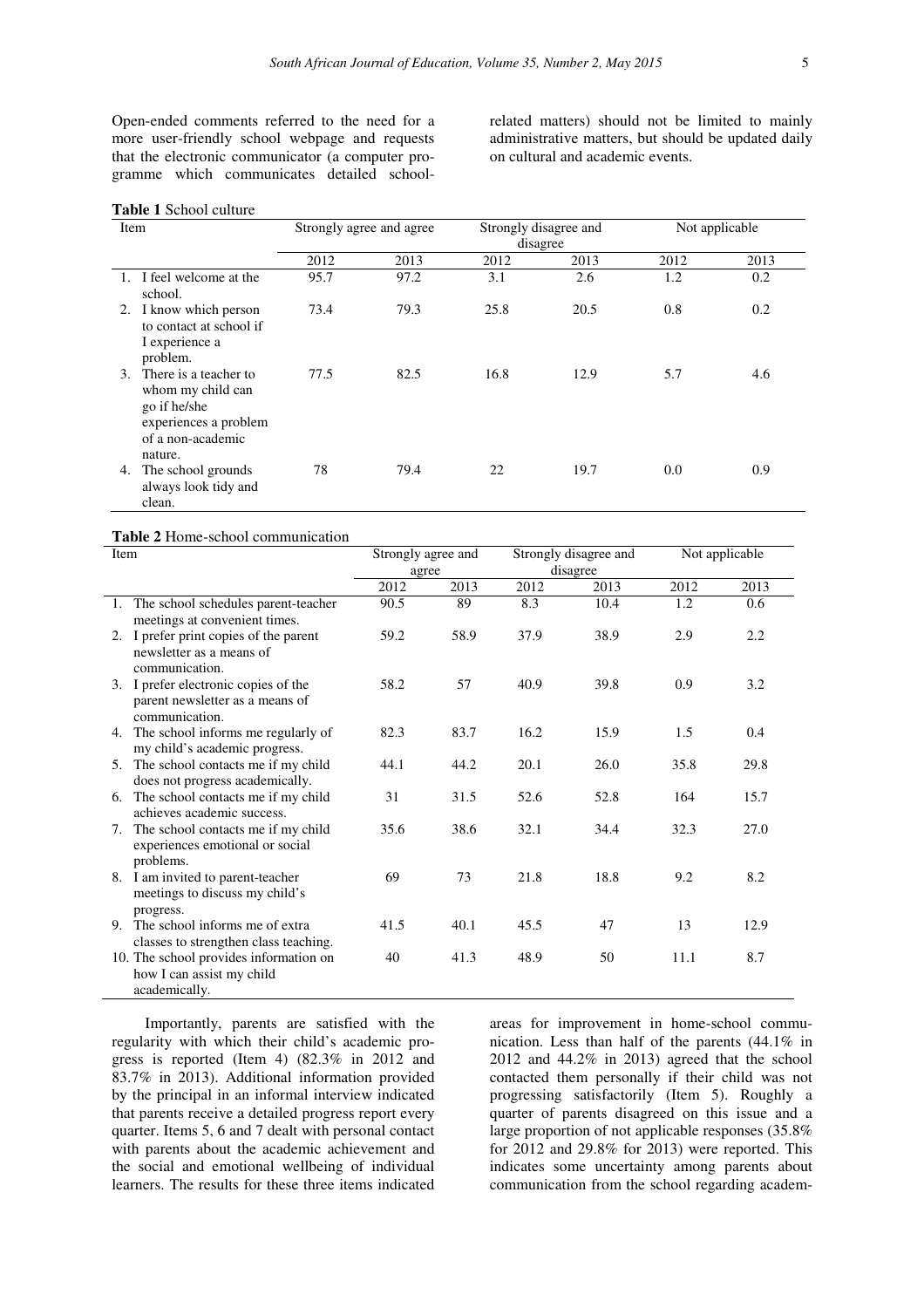ic problems, unsatisfactory grades or other indicators of poor performance. Less than a third of parents (31% in both 2012 and 2013) agreed that the school contacted them if their child achieved academic success (Item 6). Roughly half the parents (52.6% in 2012 and 52.8% in 2013) disagreed on this issue, and a substantial percentage of not applicable responses (16.4% in 2012 and 15.7% in 2013) indicated uncertainty. This finding is corroborated by the literature, which indicates that schools communicate primarily on problem issues and neglect to inform parents of a child's successes (Gonzalez-Mena, 2010; Lemmer, 2012). In similar vein, 35.6% of parents (2012) and 38.6% (2013) of parents agreed that the school contacted them when the child experienced social or emotional problems (Item 7). A third of the parents (32.1% in 2012 and 34.4% in 2013) disagreed on this issue, and an almost equal proportion of non-applicable responses were reported, which indicated uncertainty. Open-ended comments endorsed these results for items 5, 6 and 7. Parents requested more frequent and well-timed feedback on all their children's school activities, not merely the quarterly report card, where one noted, for example: "I would like more regular reporting on the results of tests, the Annual National Assessment and other assessment[s], not only on report day, so that we can motivate or work on a problem". Parents were divided on the issue of extra classes to strengthen classroom teaching (Item 9) and ways that they can support their children academically at home (Item 10). Nearly half of the parents felt that the school did not provide information about extra classes to strengthen class teaching (Item 9) (41.5% in 2012 and 40% in 2013) and that the school did not provide information on how they could assist their children academically at home (item 10) (40% in 2012 and 41.3% in 2013). Moreover, a proportion of non-applicable responses indicate uncertainty on the issue.

#### Classroom Instruction

Section three dealt with parents' perceptions of classroom instruction for 2012 and 2013. This paper reports on the results for classroom instruction in only the core subjects: Afrikaans, English, Mathematics and Science/Technology, Grades 4 to 7, according to the responses for six items (see Table 3). The results for parental perceptions of elective subjects are not included in this paper.

Most parents (+90%) agreed that subject teachers know their subject matter (Item 1). More than 80% of parents in Grade 4 to 7 agreed that lessons were well presented (Item 2). However, Table 3 indicates a difference in the percentage of parents who disagreed on the quality of lesson presentation in 2012 and in 2013, respectively. In 2012, the results indicated disagreement as follows: Grade 4, 9.6%; Grade 5, 13.7%; Grade 6, 14.4%; Grade 7, 13.5 percent. In contrast to this, in 2013, the percentage of parents who disagreed on the quality of lesson presentation was substantially reduced (Grade 4, 6.3%; Grade 5, 6.8%; Grade 6, 7.1%; Grade 7, 5%). This may be ascribed to the effect of the 2012 questionnaire on school improvement: teachers may have addressed the quality of lesson presentation in 2013 as a consequence of parental dissatisfaction.

The results indicated variation according to grade in parent responses to Item 3: "my child has the confidence to ask that content be explained again if he/she does not understand". Regarding Grade 4, 80% (2012) and 85.2% (2013) of parents agreed on this issue. However, in Grade 5, there was a less positive response: 73.2% of parents (2012) and 79.3% of parents (2013) agreed. This suggests that Grade 5 learners are less likely to obtain additional explanations of content when needed. Regarding Grade 6, 78.8% of parents agreed in 2012; however, this improved in 2013 (90.5% of parents agreed). Regarding Grade 7, 82.6% of parents agreed in 2012, but in 2013, this percentage of parents who agreed declined to 66 percent. A considerable proportion of nonapplicable responses (22%) suggest uncertainty on this issue. Open-ended comments put forward a possible explanation: children were afraid to ask for additional assistance once a topic had been dealt with ("my child is afraid to ask questions in the class").

Most parents (over 86%) commenting on all grades and in both years (2012 and 2013) agreed that clear instructions were given on how to complete assignments and tasks (Item 4). Similarly, most parents (over 80%) commenting on all grades and in both years (2012 and 2013) agreed that deadlines for tasks were given well in advance (Item 5). A substantial proportion of parents  $(\pm)$ 20%) commenting on all grades in 2012 disagreed that feedback on assignments and tasks was given within an appropriate response time (Item 6), although this percentage decreased in 2013, possibly due to the impact of the questionnaire on school improvement.

Other matters arising from the open-ended section were: the disadvantages of generic grading for group work, the need to instil enthusiasm for a subject, more appropriate homework and tuition in basic language skills.

A final item in this section required parents to indicate satisfaction with the overall quality of instruction. The results indicated that 90.3% of parents were satisfied.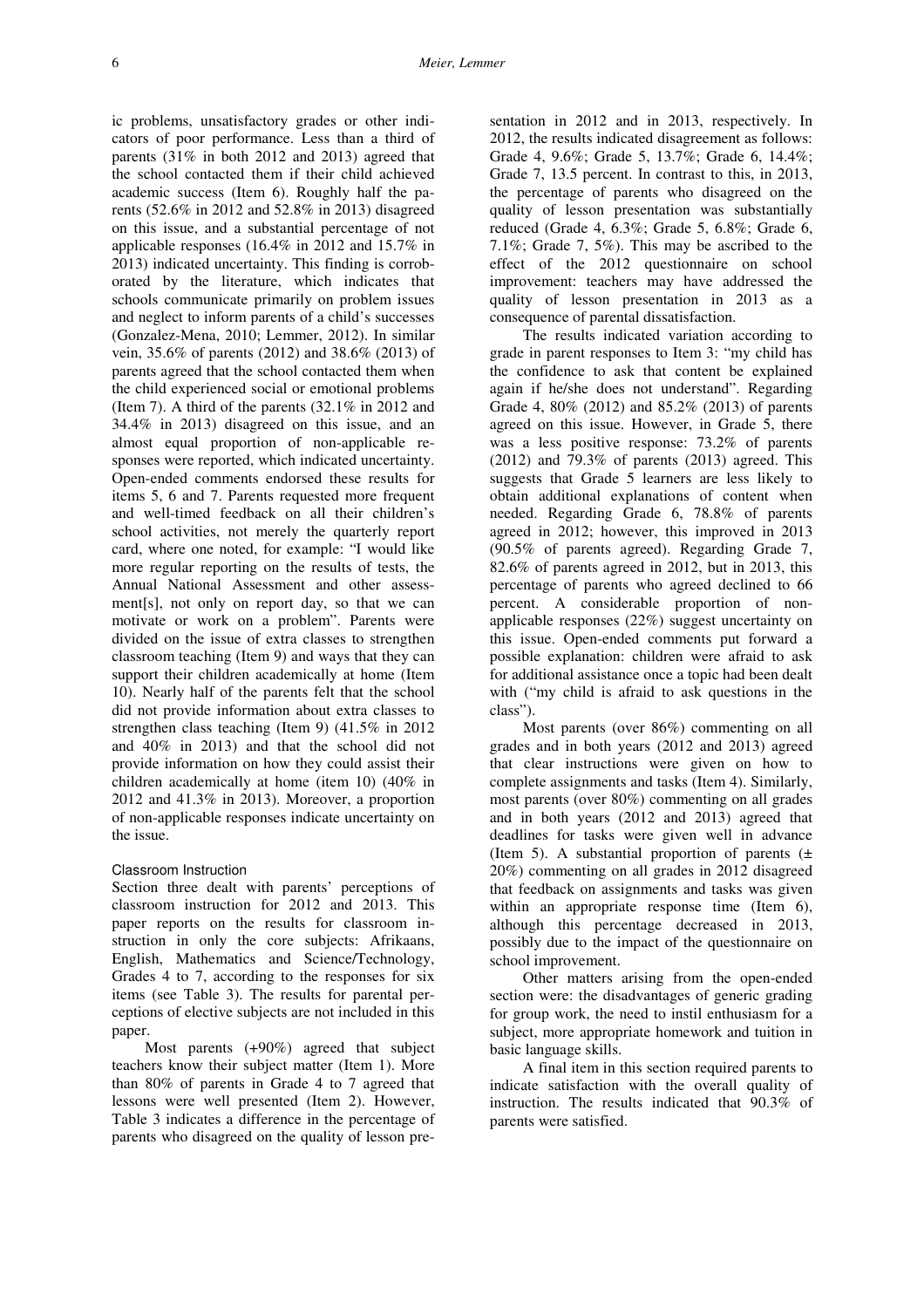**Table 3** Classroom instruction

| Item |                                                                                                                                 | <b>rupic o Chassroom msuucuom</b><br>Grade 4 |              |              |             |             |             |              |              | Grade 5      |                          |                |             | Grade 6      |              |             |                          |             |             | Grade 7      |              |              |                |             |              |  |
|------|---------------------------------------------------------------------------------------------------------------------------------|----------------------------------------------|--------------|--------------|-------------|-------------|-------------|--------------|--------------|--------------|--------------------------|----------------|-------------|--------------|--------------|-------------|--------------------------|-------------|-------------|--------------|--------------|--------------|----------------|-------------|--------------|--|
|      |                                                                                                                                 | Strongly                                     |              | Strongly     |             | Not         |             | Strongly     |              | Strongly     |                          | Not            |             | Strongly     |              | Strongly    |                          | <b>Not</b>  |             | Strongly     |              | Strongly     |                | <b>Not</b>  |              |  |
|      |                                                                                                                                 | agree and                                    |              | disagree and |             | applicable  |             | agree and    |              | disagree and |                          |                | applicable  |              | agree and    |             | disagree and             |             | applicable  | agree and    |              | disagree and |                | applicable  |              |  |
|      |                                                                                                                                 | agree                                        |              | disagree     |             |             |             | agree        |              | disagree     |                          |                |             | agree        |              | disagree    |                          |             |             | agree        |              | disagree     |                |             |              |  |
|      | The teachers                                                                                                                    | 2012<br>94.4                                 | 2013<br>93.3 | 2012<br>1.5  | 2013<br>2.5 | 2012<br>4.1 | 2013<br>4.2 | 2012<br>91.9 | 2013<br>95.2 | 2012<br>3.3  | 2013<br>$\overline{3.2}$ | 2012<br>4.8    | 2013<br>1.6 | 2012<br>83.7 | 2013<br>97.6 | 2012<br>6.6 | 2013<br>$\overline{1.8}$ | 2012<br>9.7 | 2013<br>0.6 | 2012<br>94.3 | 2013<br>72.0 | 2012<br>4.3  | 2013<br>3      | 2012<br>1.4 | 2013<br>25.0 |  |
| -1.  | know the<br>subject<br>matter.                                                                                                  |                                              |              |              |             |             |             |              |              |              |                          |                |             |              |              |             |                          |             |             |              |              |              |                |             |              |  |
| 2.   | Lessons are<br>thoroughly<br>presented.                                                                                         | 86.5                                         | 87.8         | 9.6          | 6.3         | 3.9         | 5.9         | 85.3         | 85.3         | 13.7         | 6.8                      | 1              | 7.9         | 85.2         | 91.1         | 14.4        | 7.1                      | 0.4         | 1.8         | 83.7         | 70.0         | 13.5         | 5              | 2.8         | 25.0         |  |
|      | 3. My child<br>has the<br>confidence<br>to ask that<br>content be<br>explained<br>again if<br>he/she does<br>not<br>understand. | 80                                           | 85.2         | 12.0         | 13.1        | 8           | 1.7         | 73.2         | 79.3         | 25.2         | 19.6                     | 1.6            | 1.1         | 78.8         | 90.5         | 12.5        | 8.3                      | 8.7         | 1.2         | 82.6         | 66           | 10.3         | 12.0           | 7.1         | 22           |  |
| 4.   | Clear<br>instructions<br>are given on<br>how to<br>complete<br>assignments<br>and tasks.                                        | 92                                           | 91           | 6.2          | 7           | 1.8         | 2           | 86.7         | 91.1         | 10.1         | 6.5                      | 3.2            | 2.4         | 87.3         | 90.5         | 8.5         | 9.5                      | 4.2         | $\theta$    | 88.5         | 72           | 8.9          | $\overline{4}$ | 2.6         | 24           |  |
|      | 5. Dates for the<br>completion<br>of tasks are<br>given well<br>in advance.                                                     | 91.7                                         | 87.3         | 2.5          | 4.6         | 5.8         | 8.1         | 81.5         | 93.4         | 8.4          | 3.3                      | 10.1           | 3.3         | 85           | 85.8         | 9.6         | 8.9                      | 5.4         | 5.3         | 83.6         | 71           | 6.8          | 4              | 9.6         | 25           |  |
|      | 6. Feedback on<br>assignments<br>and tasks are<br>given in an<br>appropriate<br>time.                                           | 75.5                                         | 87           | 20.9         | 11          | 3.6         | 2           | 76.6         | 91.1         | 19.4         | 5.9                      | $\overline{4}$ | 3           | 74.1         | 82.7         | 22.1        | 16.7                     | 3.8         | 0.6         | 63           | 67           | 32.5         | 8              | 4.5         | 25           |  |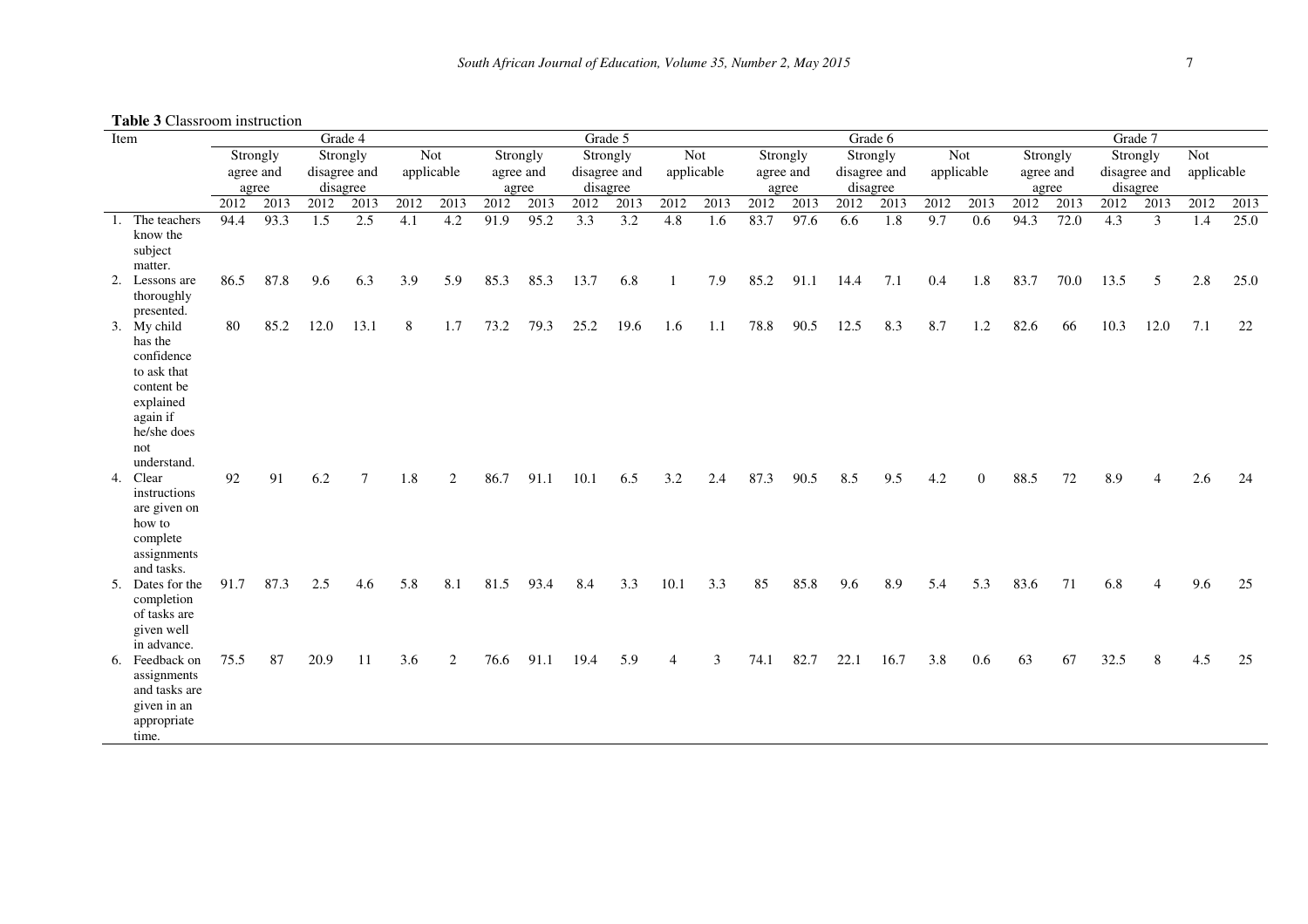|  | <b>Tuble + Chassroom organisation</b><br>Item                               |           |      |              | Grade 4  |            |      | Grade 5   |          |              |          |                |            |           | Grade 6  |              |          |            |            |           |          | Grade 7      |          |                |            |  |  |  |
|--|-----------------------------------------------------------------------------|-----------|------|--------------|----------|------------|------|-----------|----------|--------------|----------|----------------|------------|-----------|----------|--------------|----------|------------|------------|-----------|----------|--------------|----------|----------------|------------|--|--|--|
|  |                                                                             | Strongly  |      |              | Strongly |            | Not  |           | Strongly |              | Strongly |                | <b>Not</b> |           | Strongly |              | Strongly |            | <b>Not</b> |           | Strongly |              | Strongly |                | <b>Not</b> |  |  |  |
|  |                                                                             | agree and |      | disagree and |          | applicable |      | agree and |          | disagree and |          | applicable     |            | agree and |          | disagree and |          | applicable |            | agree and |          | disagree and |          | applicable     |            |  |  |  |
|  |                                                                             | agree     |      | disagree     |          |            |      | agree     |          | disagree     |          |                |            | agree     |          | disagree     |          |            |            | agree     |          | disagree     |          |                |            |  |  |  |
|  |                                                                             | 2012      | 2013 | 2012         | 2013     | 2012       | 2013 | 2012      | 2013     | 2012         | 2013     | 2012           | 2013       | 2012      | 2013     | 2012         | 2013     | 2012       | 2013       | 2012      | 2013     | 2012         | 2013     | 2012           | 2013       |  |  |  |
|  | 1. The teacher<br>maintains<br>discipline.                                  | 82.9      | 94.3 | 8.1          | 3.1      | 9.0        | 2.6  | 82.6      | 85.3     | 14.3         | 7.2      | 3.1            | 7.5        | 86.5      | 83.2     | 8.5          | 0.6      |            | 16.2       | 82.5      | 71.5     | 14.3         | 4.0      | 3.2            | 24.5       |  |  |  |
|  | 2. The teacher<br>is respected.                                             | 76.6      | 88.5 | 12.7         | 6.5      | 10.7       | 5.0  | 84.5      | 92.2     | 15.5         | 3.3      | $\overline{0}$ | 4.5        | 78.3      | 77.5     | 14.9         | 4.4      | 6.8        | 18.1       | 84.5      | 70.8     | 15.5         | 4.5      | $\overline{0}$ | 24.7       |  |  |  |
|  | 3. The teacher<br>treats<br>learners<br>fairly.                             | 82.7      | 91.5 | 7.9          | 4.8      | 9.4        | 3.7  | 83.5      | 85       | 13.3         | 10.4     | 3.2            | 4.6        | 87.6      | 77.5     | 7.8          | 4.4      | 4.6        | 18.1       | 83.5      | 66.1     | 13.3         | 10.2     | 3.2            | 23.7       |  |  |  |
|  | 4. Classroom<br>displays<br>create a<br>subject-<br>related<br>environment. | 89.5      | 95.1 | 2.5          | 1.5      | 8.0        | 3.4  | 74.5      | 87       | 18.9         | 5.3      | 6.6            | 7.7        | 74.4      | 70.1     | 15.9         | 6.3      | 9.7        | 23.6       | 74.5      | 70       | 18.9         | 5.7      | 6.6            | 24.3       |  |  |  |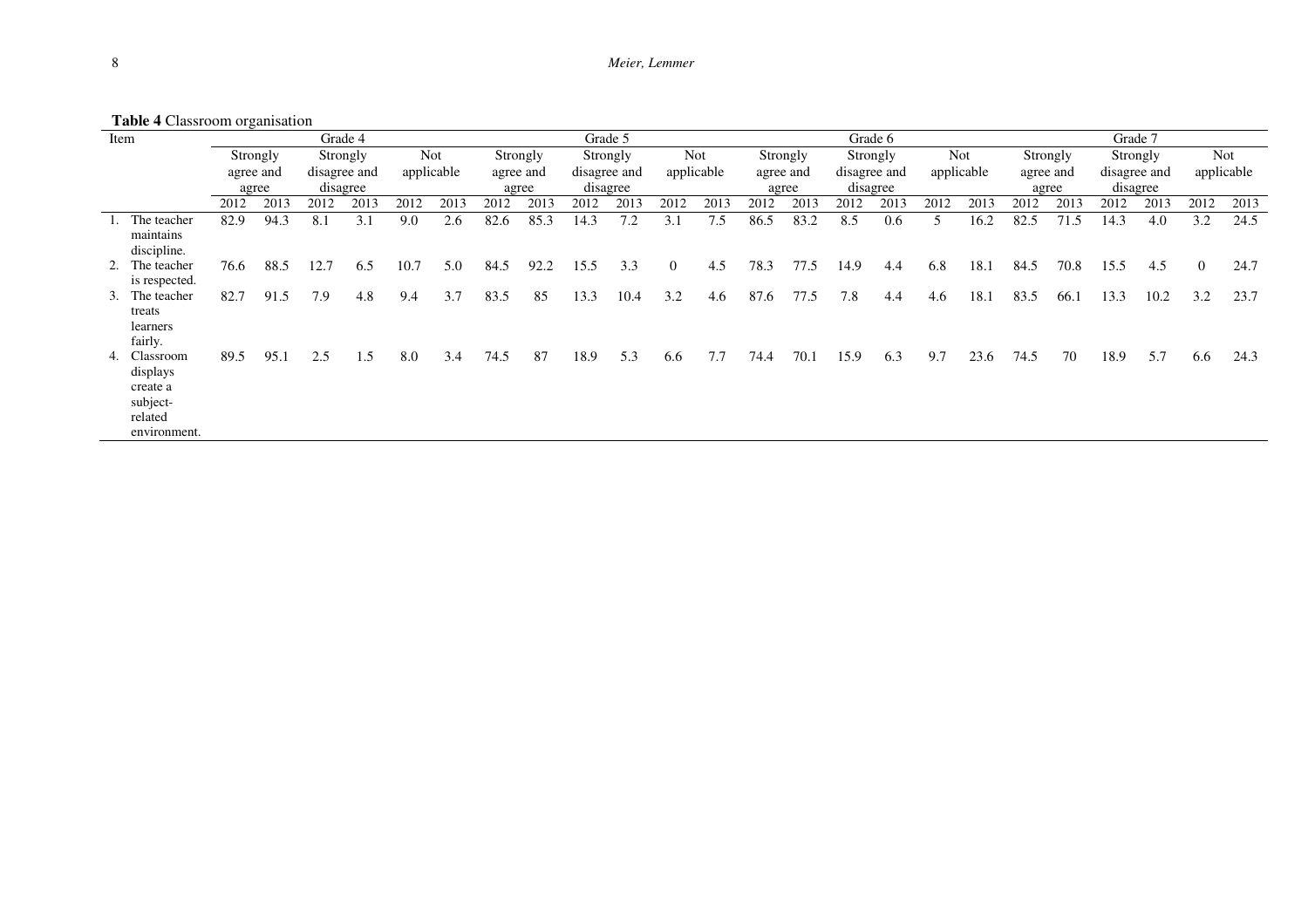### Classroom Organisation

Section three (four items) dealt with parents' perceptions of classroom organisation for 2012 and 2013 (see Table 4). Most parents (80%) agreed that teachers maintain discipline in the classroom (item 1). A higher proportion of Grade 5 and 7 parents (14.3% for both grades in 2012) than Grade 4 and 6 parents disagreed on this issue. However, this percentage was reduced in 2013 to less than 10% for both Grade 5 and 7. Open-ended comments identified the problem of teachers who absent themselves from the classroom to deal with administration or sport. Most parents (75%) agreed that the teacher was respected in the classroom (item 2). A proportion of parents (over 12%) disagreed on this issue in 2012, but this percentage was considerably reduced in 2013 (6.5%) indicating evidence of school improvement. Open-ended comments identified inappropriate enforcement of discipline: "some teachers yell at the children and threaten them". Most parents (over 80%) agreed that the teacher treated learners fairly (item 3). A higher proportion of Grade 5 and Grade 7 parents (13.3% for both grades in 2012) disagreed that children are treated fairly, with only a small reduction in this percentage in 2013. Open-ended comments related to a lack of criteria for misbehaviour and related penalties. More than 70% agreed that classroom displays created a subjectrelated environment (Item 4). A proportion of Grade 5 and Grade 7 parents (over 18%) disagreed on this issue, but this proportion was reduced to less than 10% in 2013. In general, the results indicate a lower proportion of disagreement in 2013 than in 2012 on items 2, 3 and 4, which suggests the success of improvement strategies implemented after the 2012 questionnaire. Variations, albeit small, in the percentages of parents commenting on the items in terms of different grades, are useful to school management, who may wish to pinpoint specific grades where classroom organisation is weak. Furthermore, open-ended comments brought to light specific issues, which require school management's attention and should be addressed in future questionnaires.

### **Discussion and Conclusion**

Based on the findings and informed by the literature review, we argue that an annual parent questionnaire is an effective means of achieving two-way communication from home to school. The latter was identified by Epstein (1987, 1995) and Epstein and Associates (2009) as an essential component of effective parental involvement. In this study, parents were afforded the opportunity to express their perceptions on a variety of topics, and where the closed items did not meet their needs, open-ended items provided a useful channel for communication. More conventional means of parent-teacher communication, such as the general

parent meeting and the individual parent-teacher conference, seldom provide sufficient opportunities for parents to reflect on all aspects of the school and give input (Hoover-Dempsey & Walker, 2002). In this respect, a parent questionnaire allows parents ample time to consider their own and their child's experience of the school, and to provide anonymous feedback. Frustration and feelings of distance that parents may experience regarding the school are reduced (Hoover-Dempsey & Walker, 2002). The cohesiveness of the school community is thus improved, because parents feel that their perceptions are heard by school management and teachers (Redding, 2006).

To further improve practice in this regard, we recommend that annual parent questionnaires administered in schools should be complemented by focus group interviews with selected parents and teachers, organised according to grade level. A questionnaire, however well designed, can seldom exhaust all topics of interest, and focus groups provide a safe environment in which parents and teachers can raise issues not included in a questionnaire. In this study, the number and richness of open-ended comments confirmed that the questionnaire did not fully cater for many important and useful parent perceptions. Effectively, facilitated focus group interviews would provide a vehicle to address this issue. Moreover, future questionnaires should be adapted to include new issues identified by open-ended comments and focus group interviews. Finally, we recommend that schools should appoint a parent-teacher action team under the guidance of the school management committee, in order to appraise the annual questionnaire results and to identify areas and strategies for school improvement (Epstein & Associates, 2009). The inclusion of teachers and parents in such a team is essential if the school is to achieve the ideal of authentic partnership in which both families and school cooperate as equitable partners (Spry & Graham, 2009).

Finally, engaging parents in schooling by providing them with a voice through annual surveys can contribute to the improvement of the quality of teaching and learning. As such it is not only an educational issue; parental involvement is a form of investment in educational goods, which ultimately leads to a high rate of return in national economies (Heckman & Mosso, 2014).

### **References**

- Bray M 2001. *Community partnerships in education: Dimensions, variations and implications.* Hong Kong: Comparative Education Research Centre.
- Child Trends Data Bank 2013. *Parental involvement in schools: Indicators on children and youth.*  Available at

http://www.childtrends.org/?indicators=parentalinvolvement-in-schools. Accessed 7 June 2014.

Dauber SL & Epstein JL 1989. *Parent attitudes and*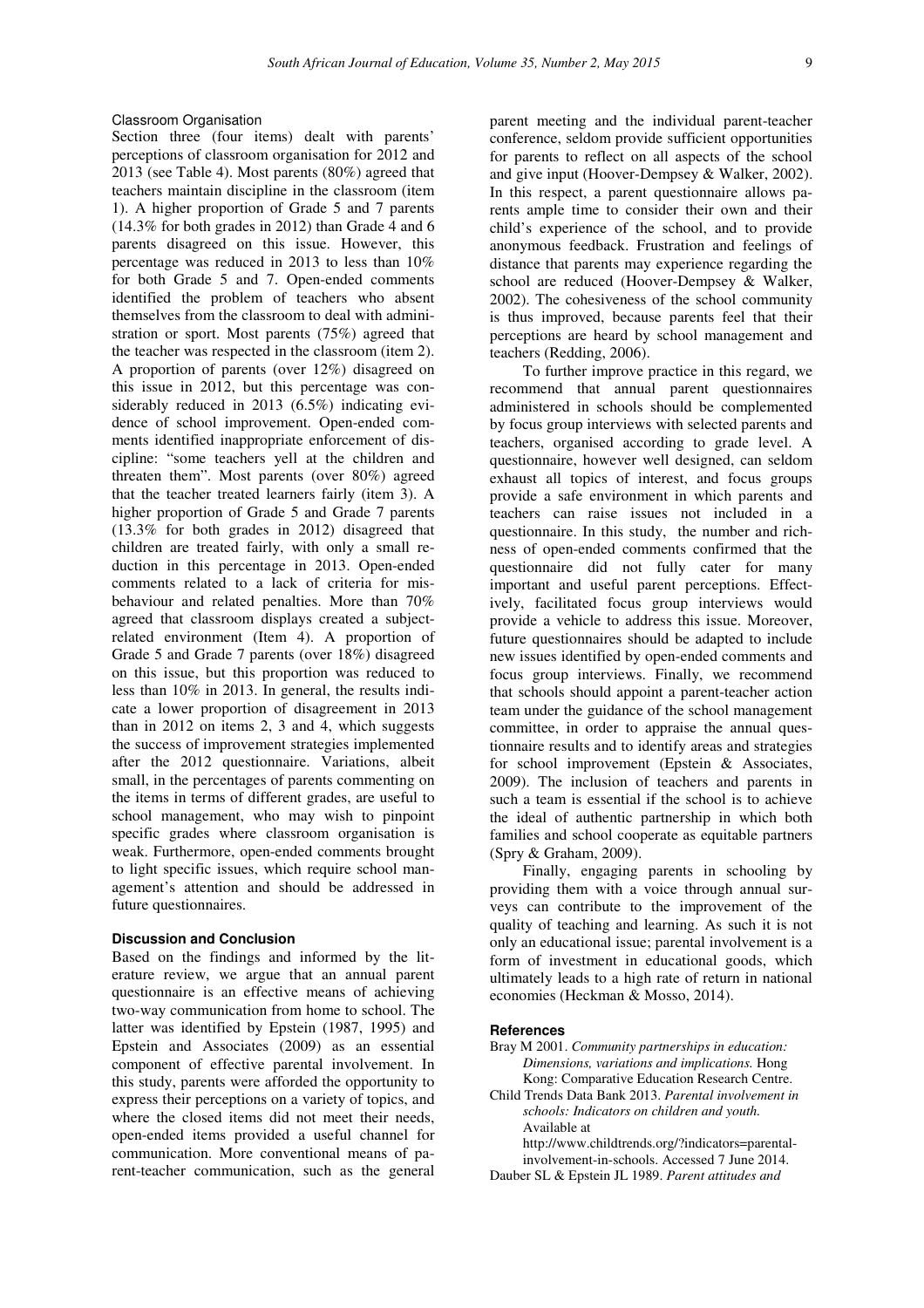*practices of parent involvement in inner-city elementary and middle schools.* Report no.33. ED314152. Baltimore, MD: Center for Research on Elementary and Middle Schools. Available at http://files.eric.ed.gov/fulltext/ED314152.pdf. Accessed 11 April 2015.

Department for Children, Schools and Families 2008. *The impact of parental involvement on children's schooling.* Nottingham: DCSF Publications. Available at

http://webarchive.nationalarchives.gov.uk/2013040 1151715/http://www.education.gov.uk/publications /eOrderingDownload/DCSF-

Parental\_Involvement.pdf. Accessed 7 June 2014. Epstein JL 1987. Toward a theory of family-school connections: Teacher practices and parent involvement. In K Hurrelmann, FX Kaufmann & F

Lösel (eds). *Social intervention: Chances and constraints.* New York: De Gruyter.

Epstein JL 1995. School/family/community partnerships. *The Phi Delta Kappan,* 76(9):701–712.

Epstein JL 2011a. Foreword: Ready or not? Preparing future educators for school, family, and community partnerships. *Teaching Education,* 24(2):115–118. doi: 10.1080/10476210.2013.786887

Epstein JL 2011b. *School, family, and community partnerships: Preparing educators and improving schools* (2nd ed). Boulder, CO: Westview Press.

Epstein JL & Associates 2009. *School, family and community partnerships: Your handbook for action*  (3<sup>rd</sup> ed). Thousand Oaks, CA: Corwin Press.

Gestwicki C 2012*. Home, school, & community relations.* Belmont, CA: Wadsworth, Cengage Learning.

Gonzalez-Mena J 2010. *50 strategies for communicating*  and working with diverse families (2<sup>nd</sup> ed). Boston, MA: Pearson.

Green CL, Walker JMT, Hoover-Dempsey KV & Sandler HM 2007. Parents' motivations for involvement in children's education. *Journal of Educational Psychology,* 99(3):532–544. http://psycnet.apa.org/doi/10.1037/0022- 0663.99.3.532

Griffith J 2001. Principal leadership of parent involvement. *Journal of Educational Administration,* 39(2):162–186. doi: http://dx.doi.org/10.1108/09578230110386287

Hanhan SF 2008. Parent-Teacher Communication: Who's Talking? In G Olsen & ML Fuller (eds). *Homeschool relations: Working successfully with parents and families* (3rd ed). Boston: Pearson.

Heckman JJ & Mosso S 2014. *The economics of human development and social mobility.* NBER Working Paper No. 19925. Cambridge, MA: National Bureau of Economic Research. Available at http://www.nber.org/papers/w19925.pdf. Accessed 13 April 2015.

Henderson AT & Mapp KL 2002. *A new wave of evidence: The impact of school, family, and community connections on student achievement.*  Austin*,* TX: Southwest Educational Development Laboratory*.*

Hoover-Dempsey KV & Sandler HM 1995. Parental involvement in children's education. *Teachers College Record,* 97(2):310-331.

Hoover-Dempsey KV & Sandler HM 1997. Why do

parents become involved in their children's education? *Review of Educational Research,*  67(1):3–42. doi: 10.3102/00346543067001003

- Hoover-Dempsey KV & Walker JMT 2002. *Familyschool communication.* Paper prepared for the Research Committee of the Metropolitan Nashville/Davidson County Board of Public Education. Available at http://www.vanderbilt.edu/peabody/familyschool/school%20reports/HooverDempsey\_Walker .pdf. Accessed 13 April 2015.
- Jeynes WH 2011. *Parental involvement and academic success.* New York: Routledge.
- Kelley-Laine K 1998. *Overview of 9 OCED Nations:* Parents as partners in schooling: The current state of affairs. *Childhood Education,* 74(6):342-345. doi: 10.1080/00094056.1998.10521146
- Keyes CR 2002. A way of thinking about parent/teacher partnerships for teachers. *International Journal of Early Years Education,* 10(3):177–191. doi: 10.1080/0966976022000044726
- Krüger J & Michalek R 2011. Parents' and teachers' cooperation: Mutual expectations and attributions from a parents' point of view. *International Journal about Parents in Education,* 5(2):1–11. Available at
- http://www.ernape.net/ejournal/index.php/IJPE/arti cle/viewFile/160/107. Accessed 15 April 2015.

Lemmer E & Van Wyk N 2004. Home-school communication in South African primary schools. *South African Journal of Education,* 24(3):183- 188. Available at http://www.ajol.info/index.php/saje/article/view/24 986. Accessed 17 April 2015.

- Lemmer EM 2012. Who is doing the talking? Teacher and parent experiences of parent-teacher conferences. *South African Journal of Education,*  32(1):83–96*.*
- Lemmer EM 2013. The parent-teacher relationship as partnership: a conceptual analysis. *Journal for Christian Scholarship,* 49(1&2):25–54.
- López LC, Sánchez VV & Hamilton M 2000. Immigrant and native-born Mexican-American parents' involvement in a public school: A preliminary study. *Psychological Reports,* 86(2):521–525. doi: 10.2466/pr0.2000.86.2.521
- McMillan JH & Schumacher S 2010. *Research in education: Evidence-based inquiry* (7<sup>th</sup> ed). Boston: Pearson.
- Moles OC Jr. & Fege AF 2011. New directions for Title I family engagement. In S Redding, M Murphy & P Sheley (eds). *Handbook on family and community engagement.* Lincoln, IL: Academic Development Institute.

O'Connor U 2008. Meeting in the middle? A study of parent-professional partnerships. *European Journal of Special Needs Educatio*n*,* 23(3):253–268. doi: 10.1080/08856250802130434

Redding S 2000. *Parents and learning* (Educational Practices Series-2). International Academy of Education & International Bureau of Education. Available at

http://unesdoc.unesco.org/images/0012/001254/125 451e.pdf. Accessed 15 April 2015.

Redding S 2006. *The mega system: Deciding, learning, connecting. A handbook for continuous*